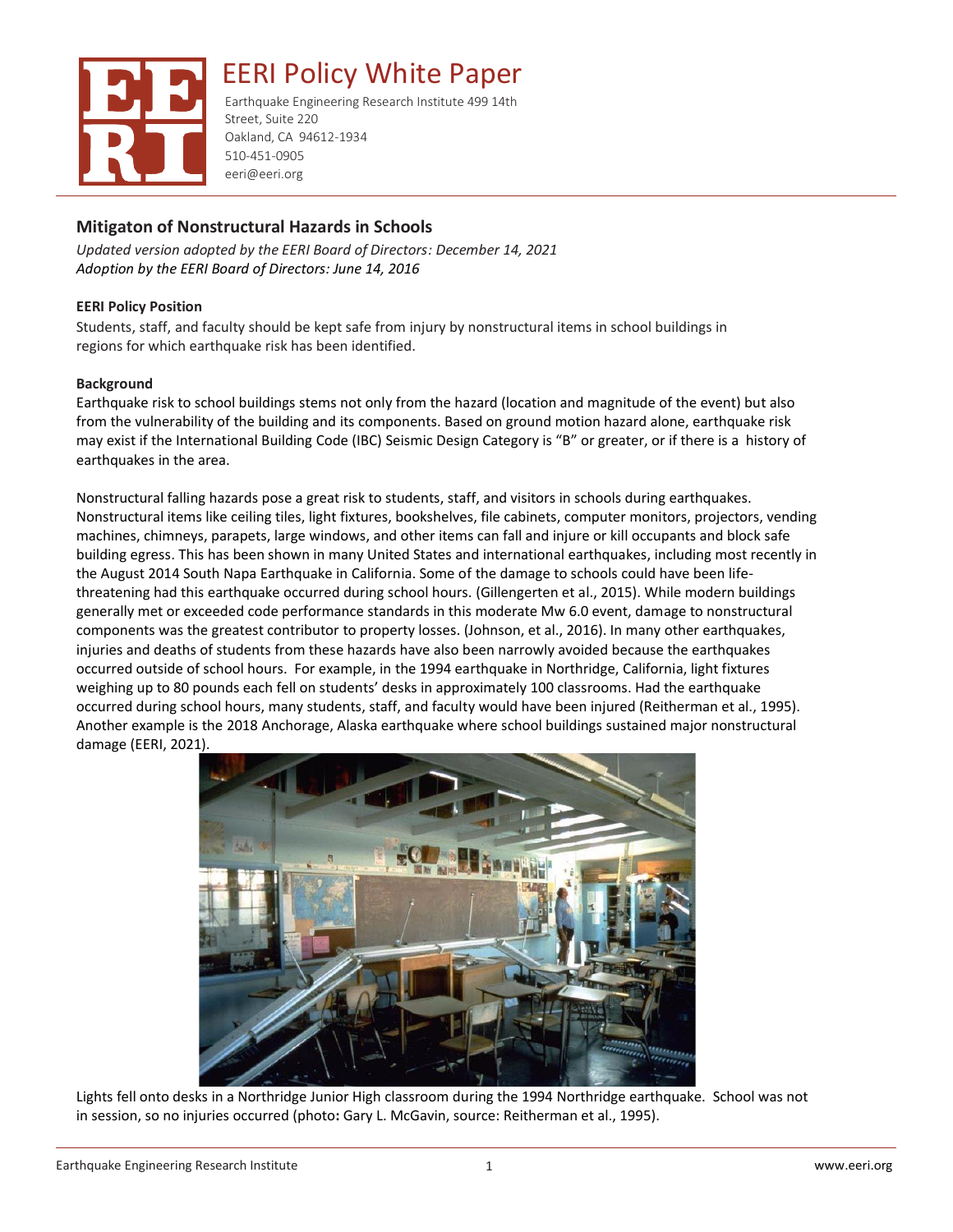

Earthquake Engineering Research Institute 499 14th Street, Suite 220 Oakland, CA 94612-1934 510-451-0905 eeri@eeri.org



2011 5.8 Mw Mineral, Virginia earthquake. Fallen television in the classroom. (Pettit, 2014)



Damage to ceiling tiles in classroom of Eagle River Elementary School (EERI Earthquake Reconnaissance Report: M7.1 Anchorage Earthquake on November 30, 2018; photos: Chris Motter).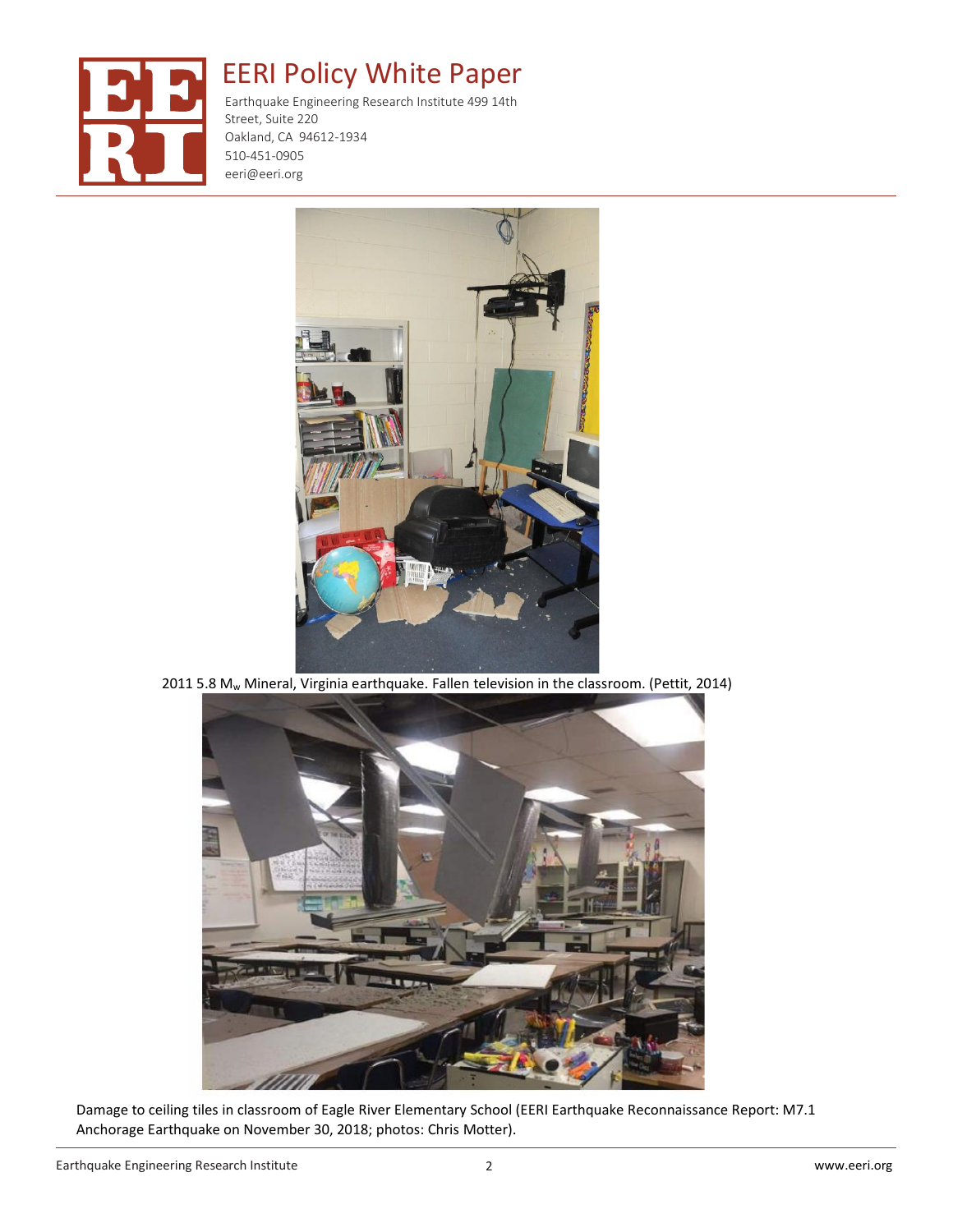

Earthquake Engineering Research Institute 499 14th Street, Suite 220 Oakland, CA 94612-1934 510-451-0905 eeri@eeri.org

Nonstructural items that can pose a falling safety hazard to students include, but are not limited to the items listed below. Many of these items can fall with great force during earthquakes, and often can limit or prevent safe building egress:

- Ceiling tiles/materials
- **Light fixtures**
- **Bookshelves**
- File cabinets and other tall cabinets
- Computer monitors, televisions, and projectors
- Vending machines or other equipment
- **Chimneys**
- **Parapets**
- Large windows

These nonstructural hazards can be found in many other buildings with other uses, but several considerations set school buildings apart from other buildings in terms of priority for seismic assessment and mitigation:

- Schools are the only high-occupancy public buildings other than prisons and courthouses whose occupants are compelled by legal mandate to be inside them.
- Students are considered to be a vulnerable population due to their age and their developmental stage. Children are dependent on adults to provide safety, whereas adults are presumed capable of consenting to and accepting risks.
- School buildings in many communities remain in use longer than comparable structures in private ownership, and tend to receive less frequent and less consistent capital renewal investment.
- Community members and public officials often hold a high (sometimes unfounded) expectation that schools will provide community shelter or host public services in the wake of a natural disaster. (Wolf and Wang, 2014).
- Schools provide de facto daycare for children, thus school closure after earthquakes limits the ability of parents to go to work, an essential part of community recovery.
- Casualties among school children are particularly devastating to communities because children are a community's future.
- Schools that have been, or are planned to be, designated as shelters fall under IBC Risk Category IV and require additional bracing of nonstructural components.

Nonstructural mitigation for many items is inexpensive and can often be completed by facility staff or volunteers (FEMA, 2017; FEMA, 2012). This is an easy first step for existing schools to take when working to identify, prioritize, and mitigate their earthquake risks. However, mitigation for many building components, such as parapets, chimneys, fire protection sprinkler systems, and egress stairways is more expensive and requires technical expertise.

During mitigation work for nonstructural items, it is also important to consider and check the following items also critical for school earthquake safety:

- Structural integrity of the building,
- Utilities and other support systems (e.g., gas, water, electric power),
- Equipment and systems needed to accelerate reopening of the school and/or facilitate use as an emergency shelter (i.e. sanitation supplies, water storage, structural engineering contract in place for safety assessment prior to reopening, etc.).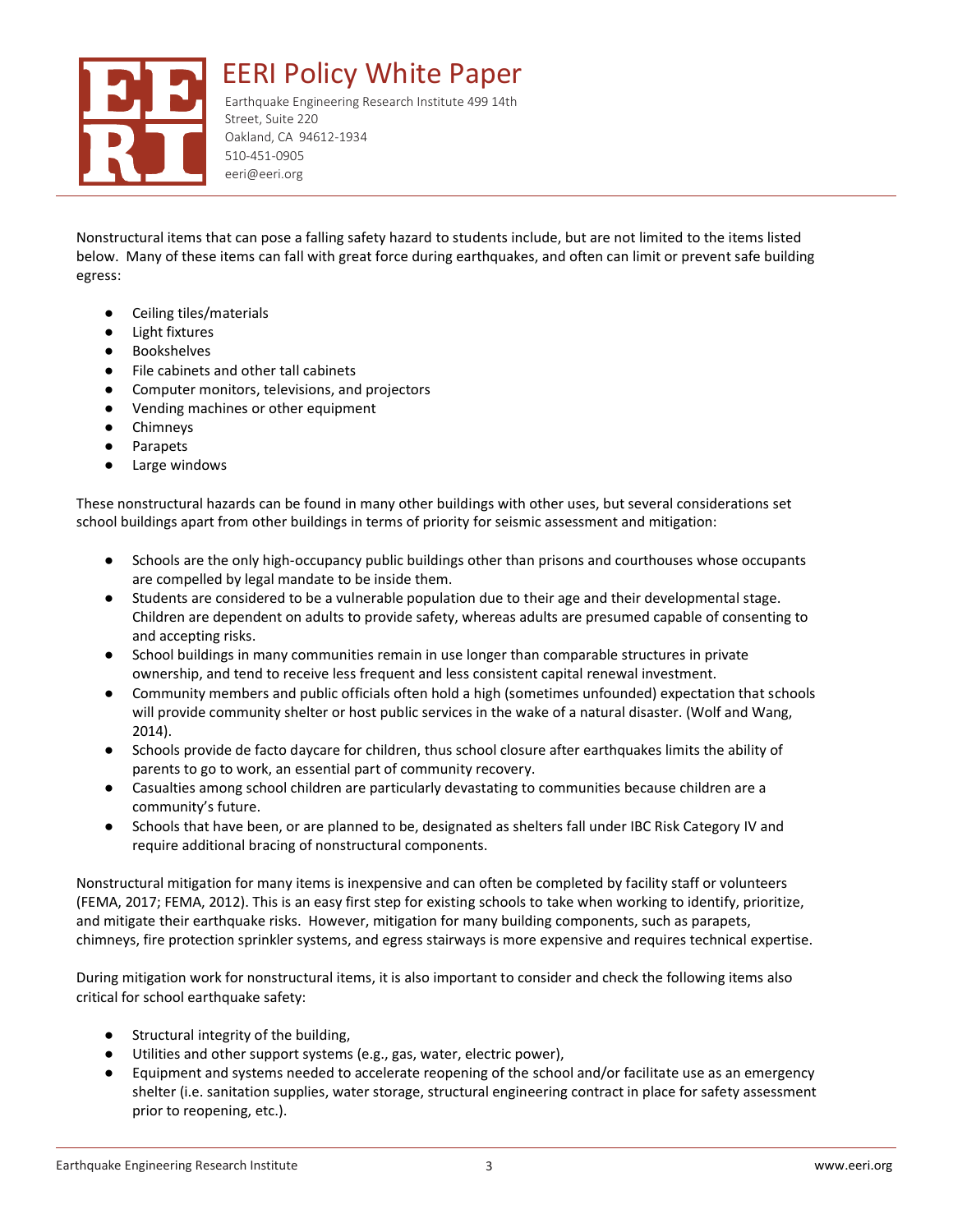

Earthquake Engineering Research Institute 499 14th Street, Suite 220 Oakland, CA 94612-1934 510-451-0905 eeri@eeri.org

EERI is dedicated to promoting safe buildings for school children through its School Earthquake Safety Initiative, a global and collaborative network of diverse, expert, and passionate professionals who are committed to creating and sharing knowledge and tools that enable progressive, informed decision making around school earthquake safety (EERI, 2016).

EERI also supports additional measures to increase the seismic safety of schools, beyond nonstructural mitigation. For example, the importance of mitigating all schools with vulnerable building types through retrofit or replacement is clearly stated in the Western States Seismic Policy Council's Policy Recommendation 19-10 entitled "Joint Policy for the Evaluation and Seismic Remediation of School Buildings," which is also supported by EERI.

### **Needed Action**

To ensure that mitigation of nonstructural hazards becomes a top priority for schools, EERI advocates that legislatures, school districts, and school boards in regions for which earthquake risk has been identified should:

- 1. Establish programs to identify, prioritize, and mitigate nonstructural hazards in schools.
- 2. Establish funding mechanisms, financial assistance, and incentives to finance mitigation of nonstructural hazards. Examples include the Building Resilient Infrastructure and Communities (BRIC) program and Salt Lake City's self-funded nonstructural hazard mitigation manual.
- 3. Require anchoring and bracing of potential falling hazards and ensure safe egress from schools after earthquakes.
- 4. Encourage additional training by stakeholders for nonstructural school safety, such as the National Earthquake Technical Assistance Program's training: Classroom & Beyond: Reducing Earthquake Risk in the Classroom and Beyond: Seismic Mitigation of Nonstructural Hazards in Schools (NETAP, 2021).

Further considerations for safe schools should include a screening to assess the integrity of the school building, retrofitting or replacement of school buildings found to be vulnerable to earthquake shaking, checking of utilities and other systems important for rapid recovery after earthquakes, and creating community resilience plans that align and prioritize mitigation efforts.

### **References and Sources for More Information**

California Emergency Management Agency CalEMA et al., 2011, "Guide and Checklist for Nonstructural Earthquake Hazards in California Schools" California Governor's Office of Emergency Services, formerly California Emergency Management Agency, January 2011.

Hassan, W.M, Thornley, J., Rodgers, J., Motter, C., with C. Shonsey, A. Sick, and M. Mieler. "Earthquake Reconnaissance Report: M7.1 Anchorage Earthquake on November 30, 2018 Report." Earthquake Engineering Research Institute (EERI) Anchorage, Learning from Earthquakes, Alaska Earthquake Clearinghouse. July, 2021. Report accessed on November 15, 2021. [http://www.learningfromearthquakes.org/2018-11-30-anchorage](http://www.learningfromearthquakes.org/2018-11-30-anchorage-alaska/index.php?option=com_content&view=article&id=72)[alaska/index.php?option=com\\_content&view=article&id=72](http://www.learningfromearthquakes.org/2018-11-30-anchorage-alaska/index.php?option=com_content&view=article&id=72)

Earthquake Engineering Research Institute (EERI),School Earthquake Safety Initiative (SESI), 2016: [https://www.eeri.org/projects/schools/,](about:blank) accessed on November 15, 2021

Federal Emergency Management Agency (FEMA)Reducing the Risks of Nonstructural Earthquake Damage – A Practical Guide, FEMA E-74, prepared by the Applied Technology Council for the Federal Emergency Management Agency, Washington, D.C., December 2012[:http://www.fema.gov/fema-e-74-reducing-risks-nonstructural](http://www.fema.gov/fema-e-74-reducing-risks-nonstructural-earthquake-damage)[earthquake-damage](http://www.fema.gov/fema-e-74-reducing-risks-nonstructural-earthquake-damage)

Federal Emergency Management Agency (FEMA), 2018. Safer, Stronger, Smarter: A Guide to Improving School